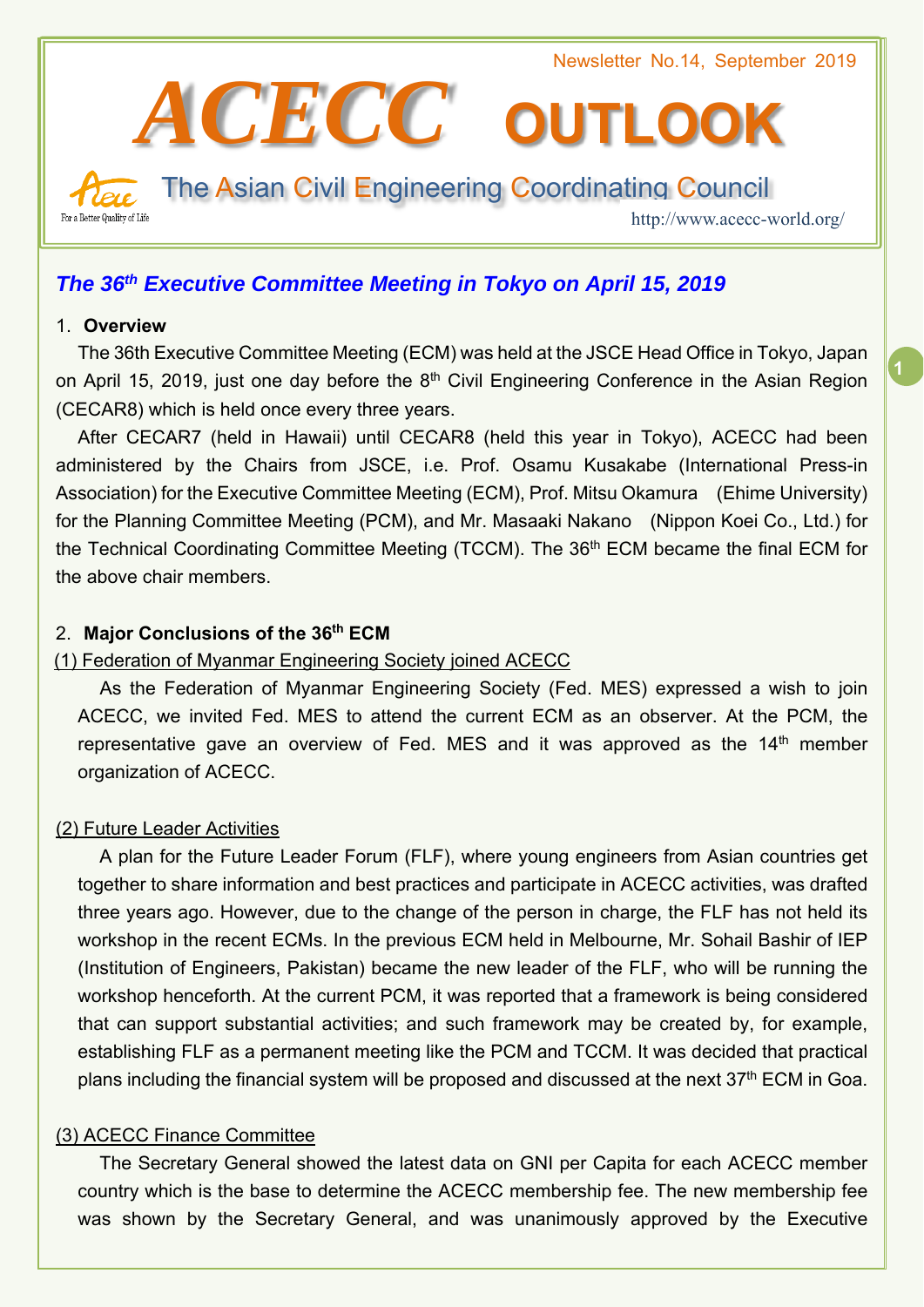Committee. The ACECC Constitution & By-laws was revised accordingly. The present chair of the Finance Committee, Engr. Sohail Bashir of IEP, accepted the request to continue his duties until the next 36th ECM.

#### (4) ACECC Tokyo Declaration 2019

With regard to the final draft of the "ACECC Tokyo Declaration 2019", it was unanimously approved by the Executive Committee and signed by all the presidents of the member societies/institutions at the presidential meeting held on April 16, 2019 during CECAR8, and announced to the public at the closing ceremony of CECAR8. Dr. Kenichi Horikoshi, the Secretary General of ACECC, explained the details of the final contents.

#### (4) Technical Coordination Committee Meeting (TCCM)

At the TCCM, the activities of the following 10 Technical Committees were reported, and the contents were approved:

- TC-13: "Building Information Modeling (BIM)" (KSCE & CICHE)
- TC-14: "Sustainable Infrastructure" (ASCE)
- TC-16: ITS-based Solutions for Urban Traffic Problems in Asia Pacific Countries (JSCE & KSCE)
- TC-17: "Anti-Corruption" (ASCE & PICE)
- TC-18: "Adoption of Standard Operating Procedures for Design, Construction and Maintenance of Long-Span Bridges" – (KSCE)
- TC-20: "Renewable Energy for Sustainable Development in Asia and Pacific Countries" (KSCE)
- TC-21: "Transdisciplinary Approach for Building Societal Resilience to Disasters" (JSCE & PICE)
- TC-22: "Retrofitting and Strengthening of Existing Infrastructures" (IEP & IEB)
- TC-23: "Applications of Geosynthetics for various civil engineering disciplines" (CICHE)

TC-24: "Gender and Development in Infrastructure" – (PICE)

At the TCCM, the establishment of the new Technical committee " ACECC Technical Committee on the guidance of civil infrastructure practitioners in the design and construction of stabilized pavements in the Asia-Pacific region" was proposed by Engineers Australia.

At the end, the TCCM Chairperson Mr. Nakano delivered a management report on the creation of guidelines for TC activities that have been conducted during his 3-year term, website making for each TC, establishment of the Technical Committee Activity Award in CECAR and a status summary of each TC, etc. Thanks to the efforts made by the Chairperson Mr. Nakano, there have been signs that TC activities have become more active during the past few years. ACECC hopes to provide backup, so that the TCs can continue to carry out exemplary activities.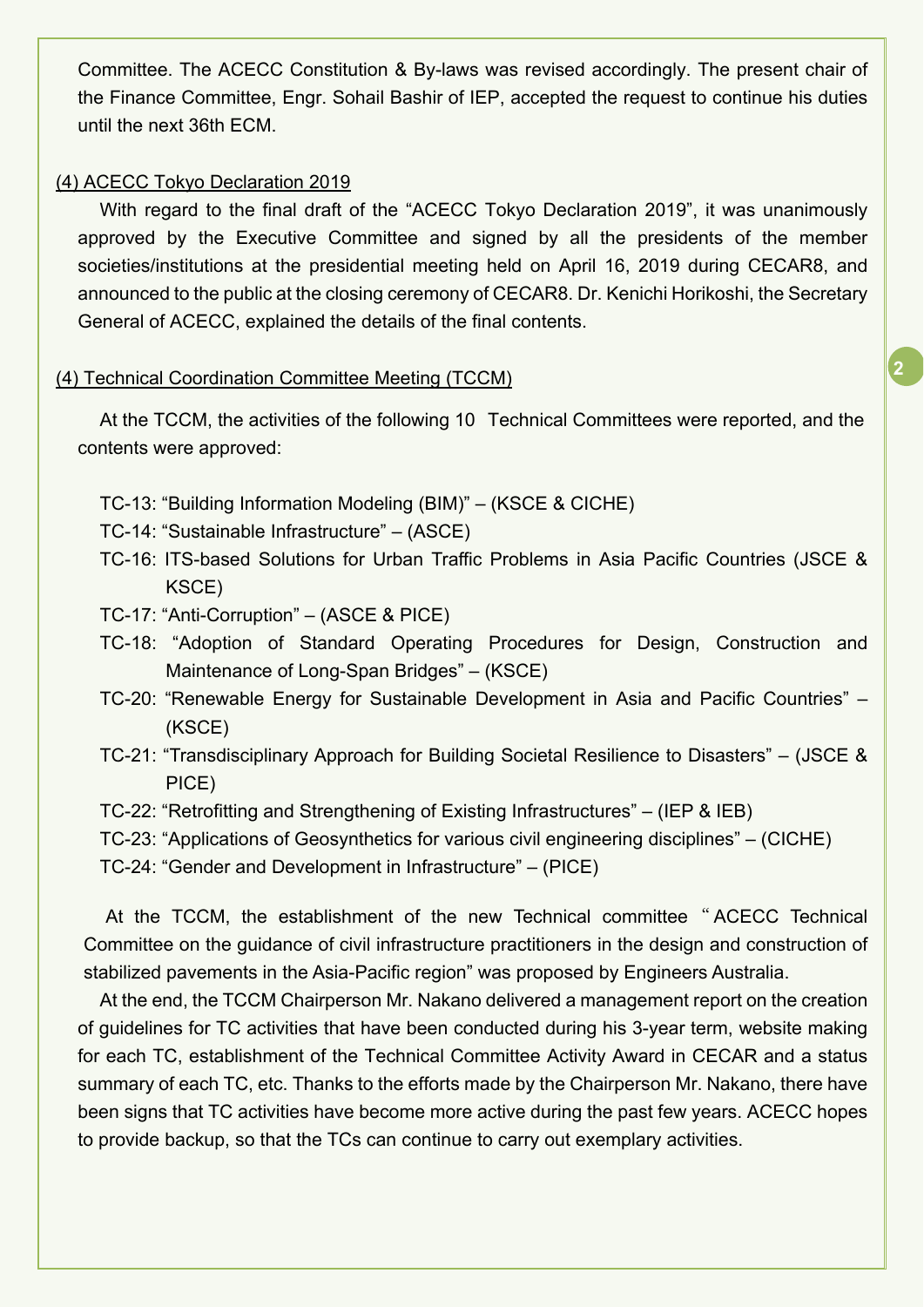## (5) New leaders for the Next Term

Since the next CECAR9 will be held in India hosted by the Institution of Civil Engineers, India, the new Chairs of the ACECC committees were proposed and introduced by ICE (India), and approved by the Executive Committee. Note that the Secretary General of ACECC, Dr. Kenichi Horikoshi continues his duties according to the ACECC Constitution & By-Laws.







Chair of ACECC Chair of Planning Committee Chair of Technical Coordinating<br>Dr. R M Vasan Mr. Rajinder Ghai Committee, Dr. Shiv Dutt Sharma Committee, Dr. Shiv Dutt Sharma

**3**





 Secretary General Chair of CECAR Local Organizing Dr. Kenichi Horikoshi Committee, Mr. Prithipal Singh

## (6) Voting Procedures for the next Secretary General

According to the ACECC Constitution & By-Laws, "The period of appointment of the Secretary General will be six years from mid-term to mid-term of the CECAR. About 18 months before the period of appointment ends, the Chair will invite member societies to submit proposals for the next appointment." Since the current Secretary General started to work after CECAR6 in 2013, his duties will be up to Autumn of 2020.

Based on the above, the voting will be done by the following schedule.

- Nomination started after CECAR8
- Nomination closed on August 31, 2019
- Voting will be held at the  $37<sup>th</sup>$  ECM in Goa
- After the approval, the transfer of ACECC functions will be conducted until 39<sup>th</sup> ECM in 2020.

The duties of the current Secretary General ends at the 39<sup>th</sup> ECM.

## (7) Host societies/institutions for the  $37<sup>th</sup>$  ECM and the  $38<sup>th</sup>$  ECM

The next ACECC Executive Committee Meeting will be held on September 25-27, 2019 in Goa, India, hosted by the Institution of Civil Engineers, India. During the ECM, ACECC will visit the planned venue of CECAR9 which will be held on September 21-23, 2022.

The 38<sup>th</sup> ECM was also decided to be held on March 12-14, 2020 in Karachi, Pakistan, hosted by the Institution of Engineers, Pakistan.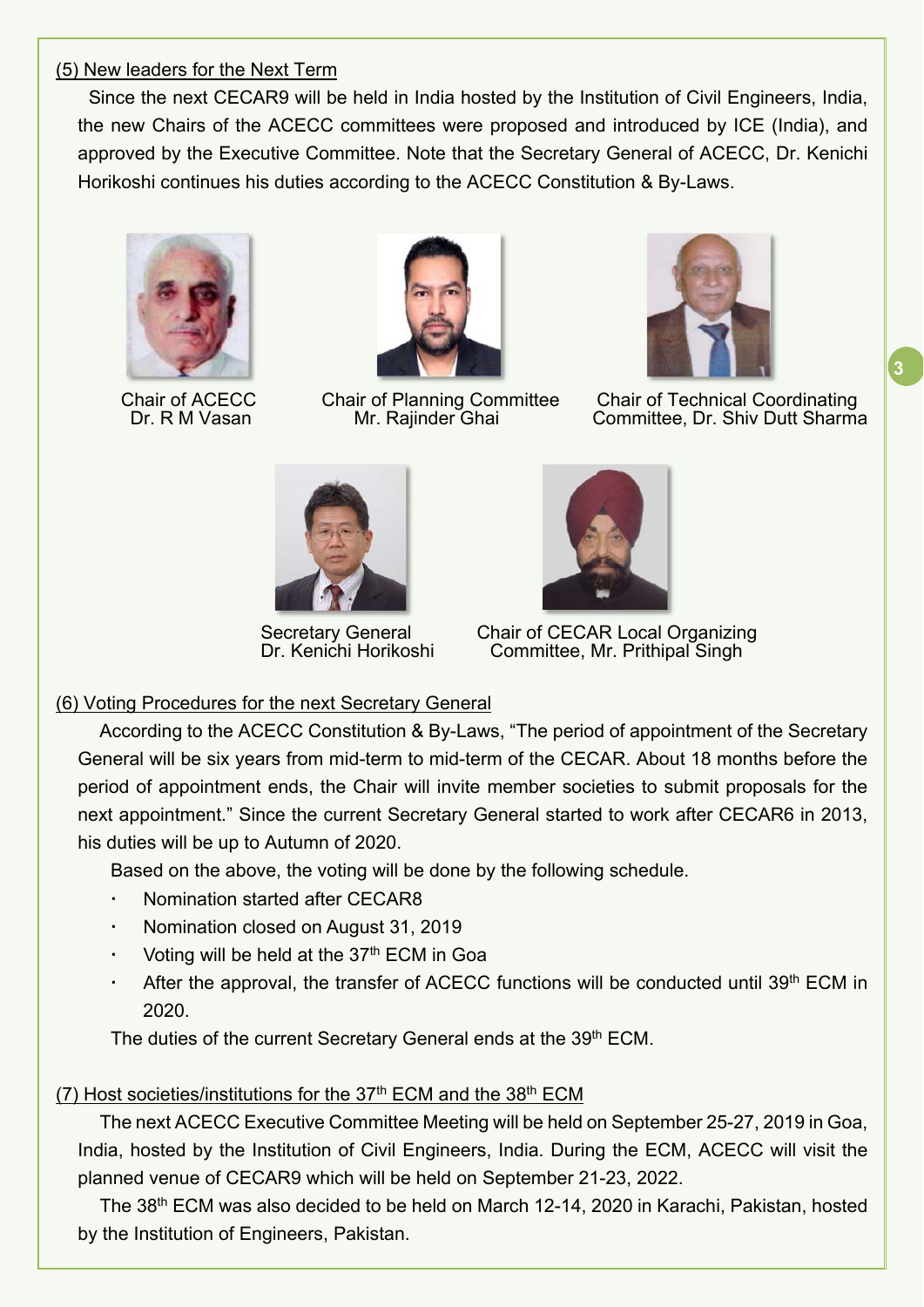## (8) ACECC 20<sup>th</sup> Anniversary

ACECC was established on September 27, 1999, which means that ACECC will celebrate the 20<sup>th</sup> anniversary on September 27, 2019 during the next 37<sup>th</sup> ECM in Goa. The Secretary General explained his plan to create the "ACECC Message Book" where a number of messages are collected from the contributors to ACECC, to transfer the history of ACECC, as well as the principles and policies of ACECC to the next generation. The format of the message book was prepared by the Secretary General.

The ceremony will be held on September 27, 2019 hosted by the Institution of Civil Engineers, India.



Greetings from the ACECC chair Prof. Kusakabe and JSCE president Prof. Kobayashi



ECM meeting and the appreciations to three chairs from JSCE



Group photo after the 36<sup>th</sup> ECM in Tokyo, on April 15, 2019